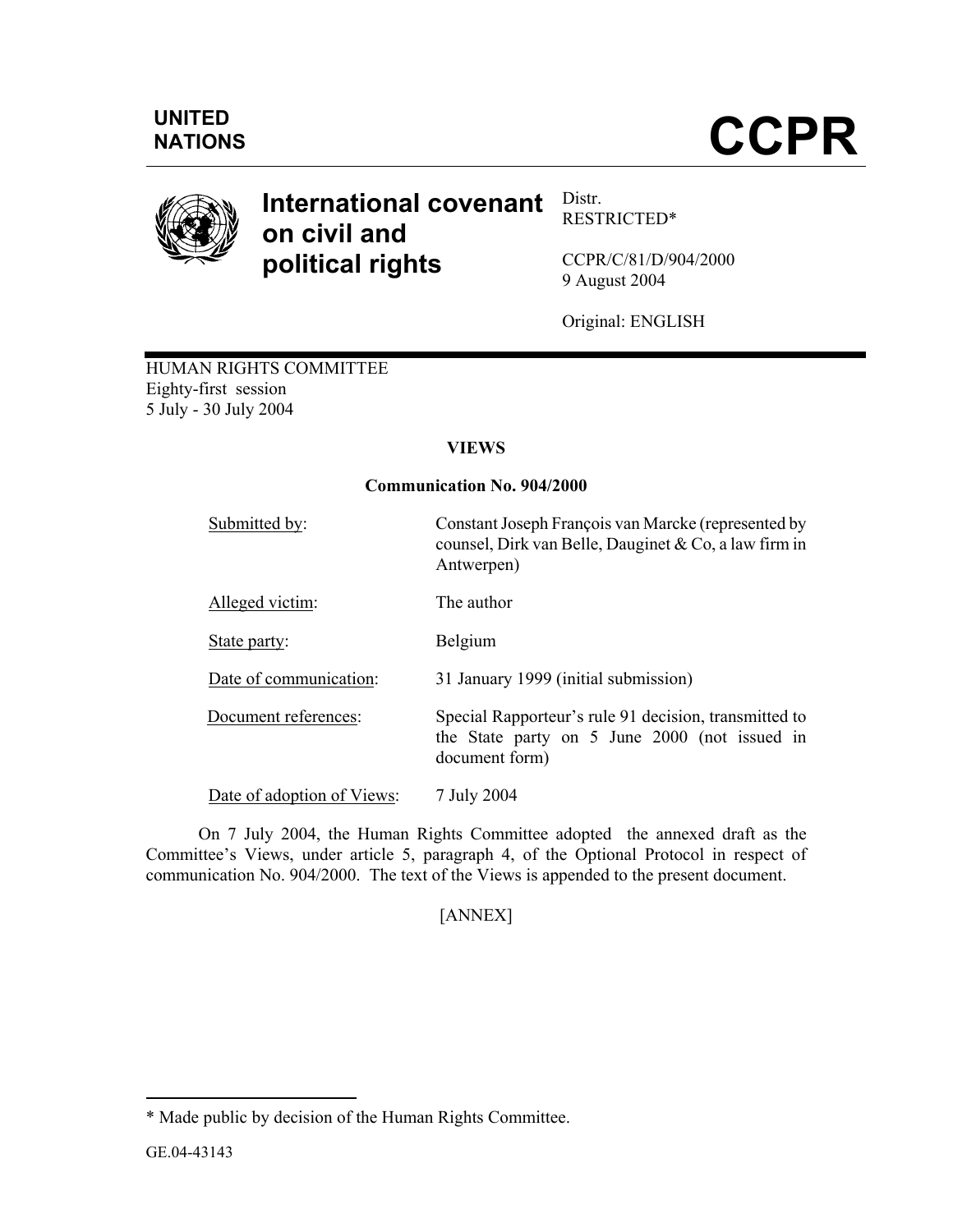CCPR/C/81/D/904/2000 Page 2

# **ANNEX**

Views of the Human Rights Committee under article 5, paragraph 4, of the Optional Protocol to the International Covenant on Civil and Political rights

Eighty-first session

#### concerning

#### **Communication No. 904/2000\*\***

| Submitted by:          | Constant Joseph François van Marcke (represented by<br>counsel, Dirk van Belle, Dauginet & Co, a law firm in<br>Antwerpen) |
|------------------------|----------------------------------------------------------------------------------------------------------------------------|
| Alleged victim:        | The author                                                                                                                 |
| State party:           | Belgium                                                                                                                    |
| Date of communication: | 31 January 1999 (initial submission)                                                                                       |

 The Human Rights Committee, established under article 28 of the International Covenant on Civil and Political Rights,

Meeting on 7 July 2004,

 Having concluded its consideration of communication No. 904/2000, submitted to the Human Rights Committee by Constant Joseph François van Marcke under the Optional Protocol to the International Covenant on Civil and Political Rights,

 Having taken into account all written information made available to it by the author of the communication, and the State party,

Adopts the following:

-

# **Views under article 5, paragraph 4, of the Optional Protocol**

1. The author of the communication is Constant Joseph François van Marcke, a Belgian citizen, born on 1 March 1928. He claims to be a victim of violations by Belgium of article 14, paragraphs 1 and 3(g), of the Covenant. He is represented by Dauginet & Co, a law firm in Antwerp.

<sup>\*\*</sup> The following members of the Committee participated in the examination of the present communication: Mr. Abdelfattah Amor, Mr. Prafullachandra Natwarlal Bhagwati, Mr. Franco Depasquale, Mr. Maurice Glèlè Ahanhanzo, Mr. Walter Kälin, Mr. Ahmed Tawfik Khalil, Mr. Rajsoomer Lallah, Mr. Rafael Rivas Posada, Sir Nigel Rodley, Mr. Martin Scheinin, Mr. Ivan Shearer, Mr. Hipólito Solari Yrigoyen, Ms. Ruth Wedgwood and Mr. Roman Wieruszewski.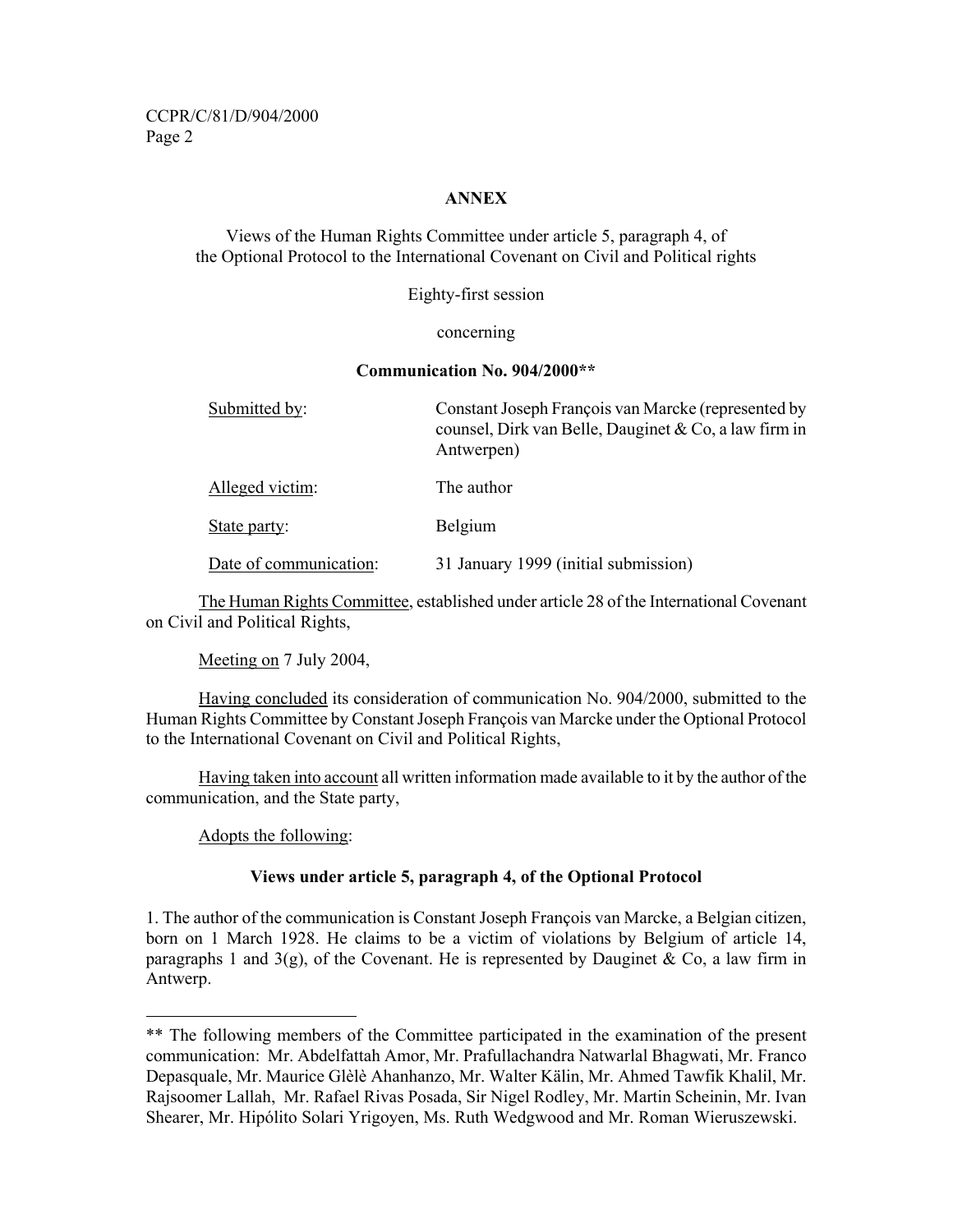#### **The facts as submitted by the author**

2.1 In July 1988, a former employee filed a complaint against the author, who was the managing director of *N.V. Interprovinciale stoombootdiensten Flandria*, a shipping company, for fiscal fraud and evasion of income tax. As a result, the Public Prosecutor ordered a preliminary enquiry. Later, on 22 June 1989, the Public Prosecutor ordered the collection of information from the Tax Control Office. The information collected from the Tax Control Office was reflected in police protocol No. 17.375 of 17 November 1989. In the protocol, mention was made of a conversation with a tax officer, who had inquired into the taxes paid by the company in 1987 and 1988, and whose report was annexed to the protocol. According to the author, this was done in violation of article 350 of the Income Tax Code in force at the time, which provided that tax officials could only be heard as witnesses in criminal matters and which prohibited their active participation in a criminal inquiry.. On 26 February 1990, the same tax officer reported to the Public Prosecutor breaches of the tax code committed by officers in the company.

2.2 On 18 June 1990, after completing the preliminary inquiry, the Public Prosecutor laid charges of forgery and fraud against the author and several co-accused. On 19 June 1990, the author was arrested and questioned by the police. According to the author, the Prosecution was waiting for the outcome of the investigation by the Tax Control Office into the tax payments of the company. The Tax Control Office's report was sent to the Judge in charge of the case on 1 April 1992. The case against the author was then referred for trial at the Court of First Instance in Antwerp.

2.3 By judgement of 30 June 1995, the author was convicted of forgery and fraud. On 28 June 1996, the Court of Appeal confirmed the judgement of first instance and sentenced him to a suspended sentence of two years' imprisonment and a fine of 500,000 BEF.

2.4 In its judgement, the Court of Appeal rejected the author's request that the criminal proceedings for fiscal fraud be declared inadmissible or subsidiarily that the tax inspector's 1989 report be removed from the criminal file. It confirmed the finding of the Court of First Instance that the penal inquiry was not initiated because of that report but because of a complaint filed by a former employee. Since the elements of fiscal fraud had been notified to the prosecutor before the tax control report was communicated to him, the Court found that there was no reason to declare the criminal proceedings inadmissible or to remove the report from the file. The Court also rejected the other claims made by the author in relation to alleged violations of the right to fair trial as non-substantiated. In particular, the Court rejected the claim that the tax-inspector had been involved in the criminal inquiry in any way and concluded that the cooperation of the tax officials with the penal inquiry had in no way violated the author's rights.

2.5 On 15 April 1997, the Court of Cassation rejected the author's further appeal. With this, all domestic remedies are said to have been exhausted.

2.6 The author petitioned the European Commission of Human Rights. On 19 January 1998, the Commission rejected the author's application as inadmissible.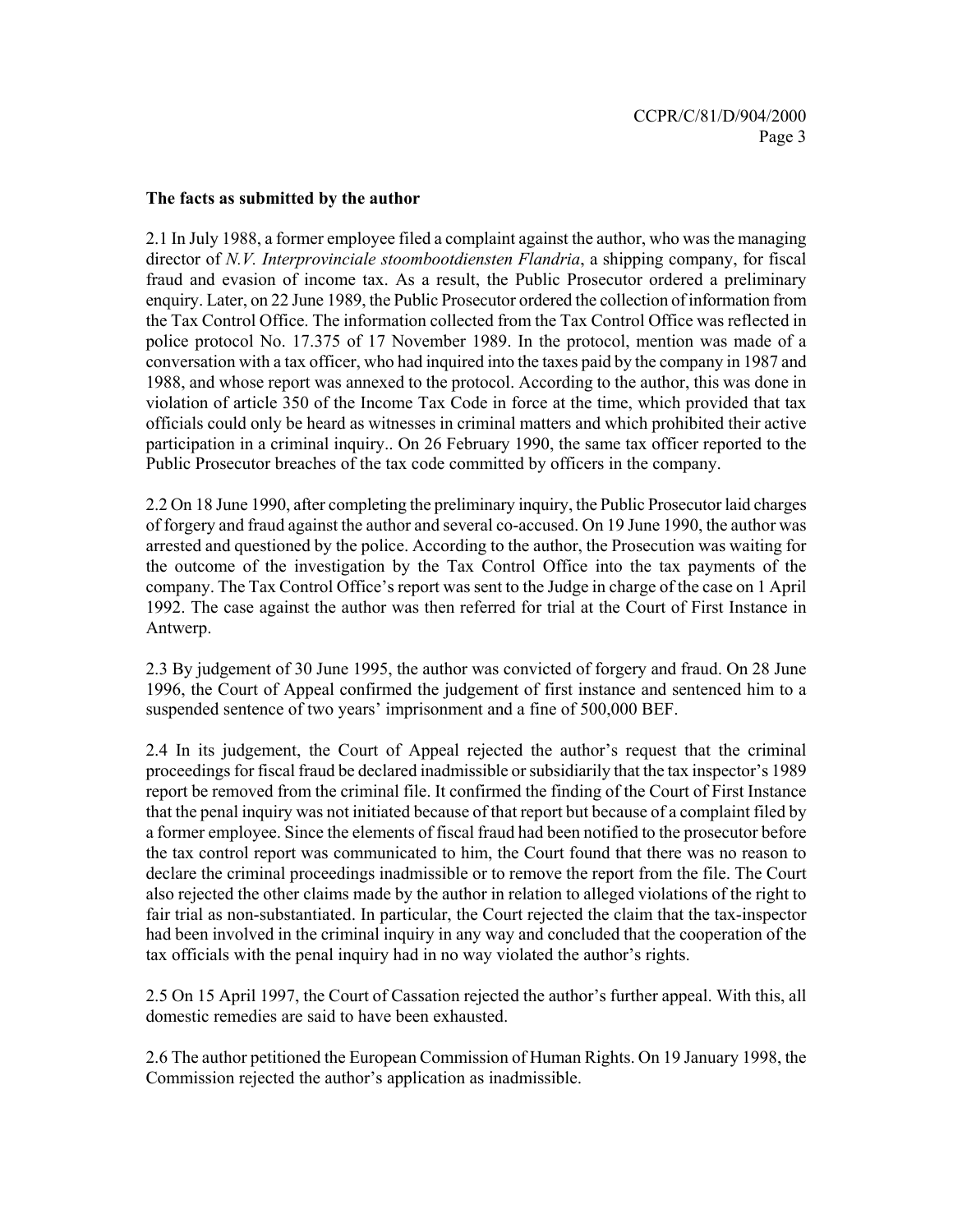CCPR/C/81/D/904/2000 Page 4

### **The complaint**

3.1 The author claims that he is a victim of a violation of article 14, paragraph 1, of the Covenant, because of irregularities in the preliminary enquiry: the author alleges that the Prosecution relied on an investigation conducted by the tax inspector in violation of article 350 of the Income Tax Code in force at the time, which provided that tax officials could only be heard as witnesses in criminal matters and which prohibited their active participation in a criminal inquiry. According to the author, the judicial authorities waited for the outcome of the investigation conducted by the inspector of the Tax Control Office before bringing him to trial, and the information provided by the tax inspector was used in the preliminary inquiry against him and formed the main basis for his conviction. Consequently, the author claims that the preliminary inquiry and the trial against him were not impartial, in violation of article 14, paragraph 1, of the Covenant. With regard to the finding of the court that the tax inspector had not been involved in the criminal inquiry the author argues that nevertheless there was an appearance of partiality which in itself constitutes a violation of article 14 (1). Moreover, the author alleges that the participation of the tax inspector in the preliminary inquiry against him violated the confidentiality of the preliminary inquiry.

3.2 Further, the author argues that his right to equal access to information has been violated, because the Court of Appeal refused to have the fiscal file added to the criminal file, although the results of the judicial inquiry were based on or had originated in the conclusions of the fiscal inquiry. The author claims that the Public Prosecutor had access to the fiscal file for information, and that he decided on that basis which investigation to order to obtain evidence against the author. The author acknowledges that he had access to the fiscal file during the fiscal inquiry against him, but argues that norms of fair trial require that the Court also should have had full access to all information used by the Prosecution.

3.3 Finally, the author claims that his right to remain silent as protected by article 14, paragraph 3(g) was violated. He explains that as a tax payer he had the obligation to provide correct information on his fiscal situation during the tax control inquiry which took place after the criminal complaint had already been filed against him. He was obliged to provide an answer to all questions asked by the tax administration at the risk of incriminating himself. If he would have refused to cooperate, he would have been subject to fiscal or penal sanctions. Consequently, the author cooperated fully with the tax authorities and provided information. The author states that "even though the results of this fiscal inquiry were not directly used as evidence in the criminal proceedings against the defendant, the results of this obligation to cooperate have contributed at least indirectly to the petitioner's conviction." The author argues that this constitutes a breach of his right to remain silent, as the use of his formal right to remain silent during the criminal proceedings had become illusory because of the information he had earlier provided to the tax authorities and since the tax inspector's report was used in the preliminary inquiry against him. In this context, the author refers to the ECHR judgement in the Saunder case (17 December 1996).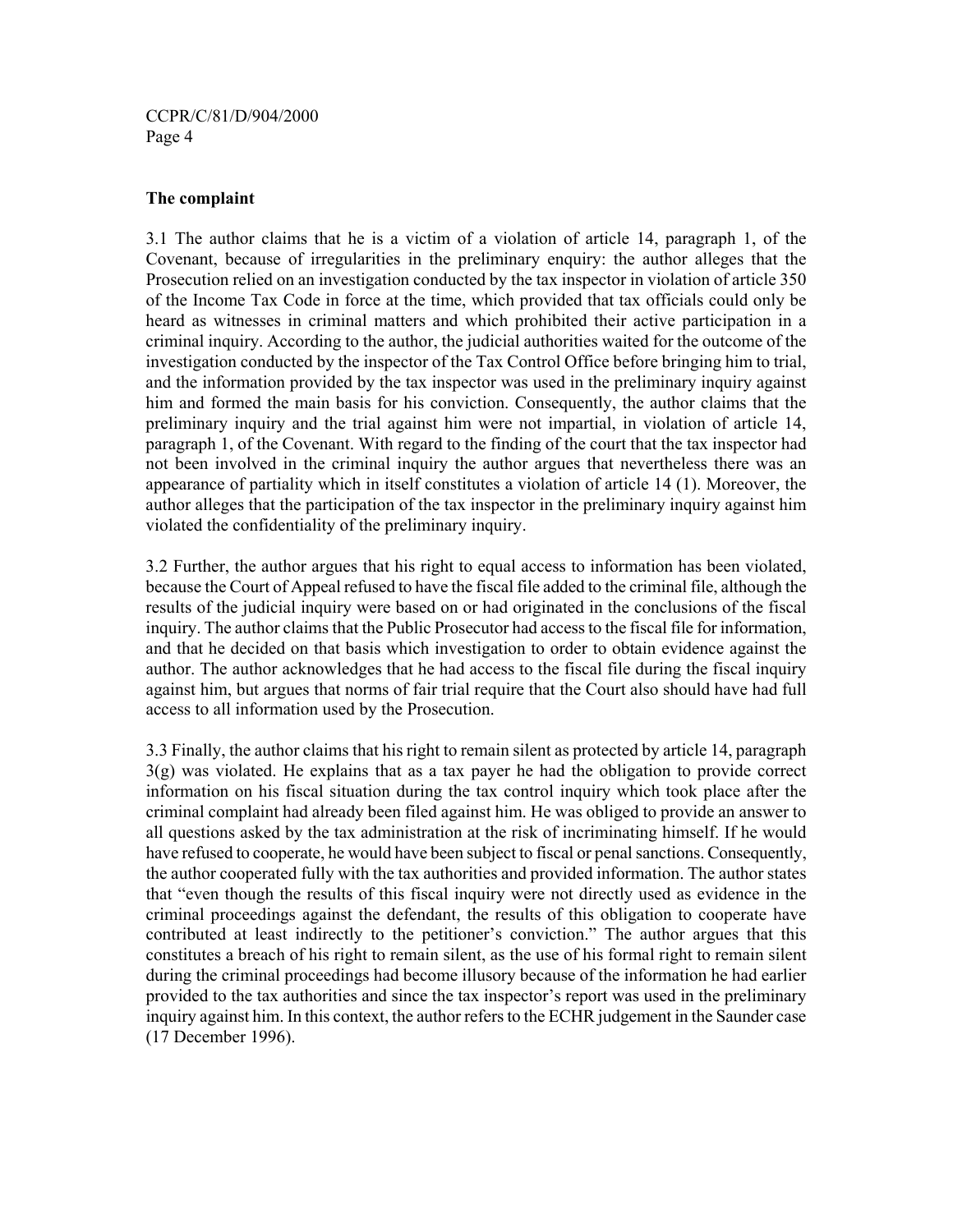#### **The State party's submission on admissibility and merits**

4.1 By submission of 5 December 2000, the State party refers to the decision by the European Commission of Human Rights, dated 19 January 1998, declaring the author's petition inadmissible on the basis that there was no appearance of a violation. The State party emphasizes that the European Commission entered into the merits of the author's complaint and did not reject it for procedural reasons or *ratione materiae*. In particular, the State party states that the jurisprudence of the European system shows that the right to fair trial includes the right to remain silent, and that the rights applied by the European Commission are thus the same as those contained in the Covenant. The State party argues therefore that since the same matter has already been examined by the European Commission on Human Rights, the communication is inadmissible under article 5, paragraph 2(a) of the Optional Protocol.

4.2 The State party further refers to the Committee's jurisprudence on the matter of exhaustion of domestic remedies, according to which the author should raise the substance of his complaint before the domestic instances. In this context, the State party notes that in his cassation appeal the author did not raise the question of violation of article 14 of the Covenant. The State party refers to the grounds of cassation introduced on behalf of the author, which refer to article 6, paragraph 1, of the European Convention on Human Rights and article 149 of the Constitution (obligation to provide reasoning for judgements). The State party argues therefore that the claims raised in the present communication were not brought before the domestic courts and that the communication should therefore be inadmissible under article 5, paragraph 2(b), of the Optional Protocol.

4.3 On the merits, the State party states that the file shows that the author's right under article 14, paragraph 1, to a public hearing by a competent, independent and impartial tribunal established by law, has been fully guaranteed. In respect of the author's allegation that article 350 of the Income Tax Code was violated, the State party argues that it is for the domestic courts to interpret the national laws and to review their application, and that the Committee is not competent to decide on a possible violation of domestic law which is not also a violation of the Covenant. In this context, the State party notes that the right to a confidential preliminary investigation is not included in article 14 of the Covenant nor in article 6 of the European Convention.

4.4 Concerning the author's claim that he did not have a fair trial, the State party refers to the findings of the European Commission in the author's case, which considered that the author had had full opportunity to present all his arguments before the domestic courts, in particular concerning the alleged active participation of the tax inspector. In the opinion of the European Commission, the fact that the author disagrees with the court's conclusions in this respect does not in itself show that the trial against him was unfair. The State party fully shares the views expressed by the European Commission.

#### **Author's comments**

5.1 By letter of 14 June 2001, the author comments on the State party's observations in respect of the admissibility of the communication. In reply to the State party's argument that the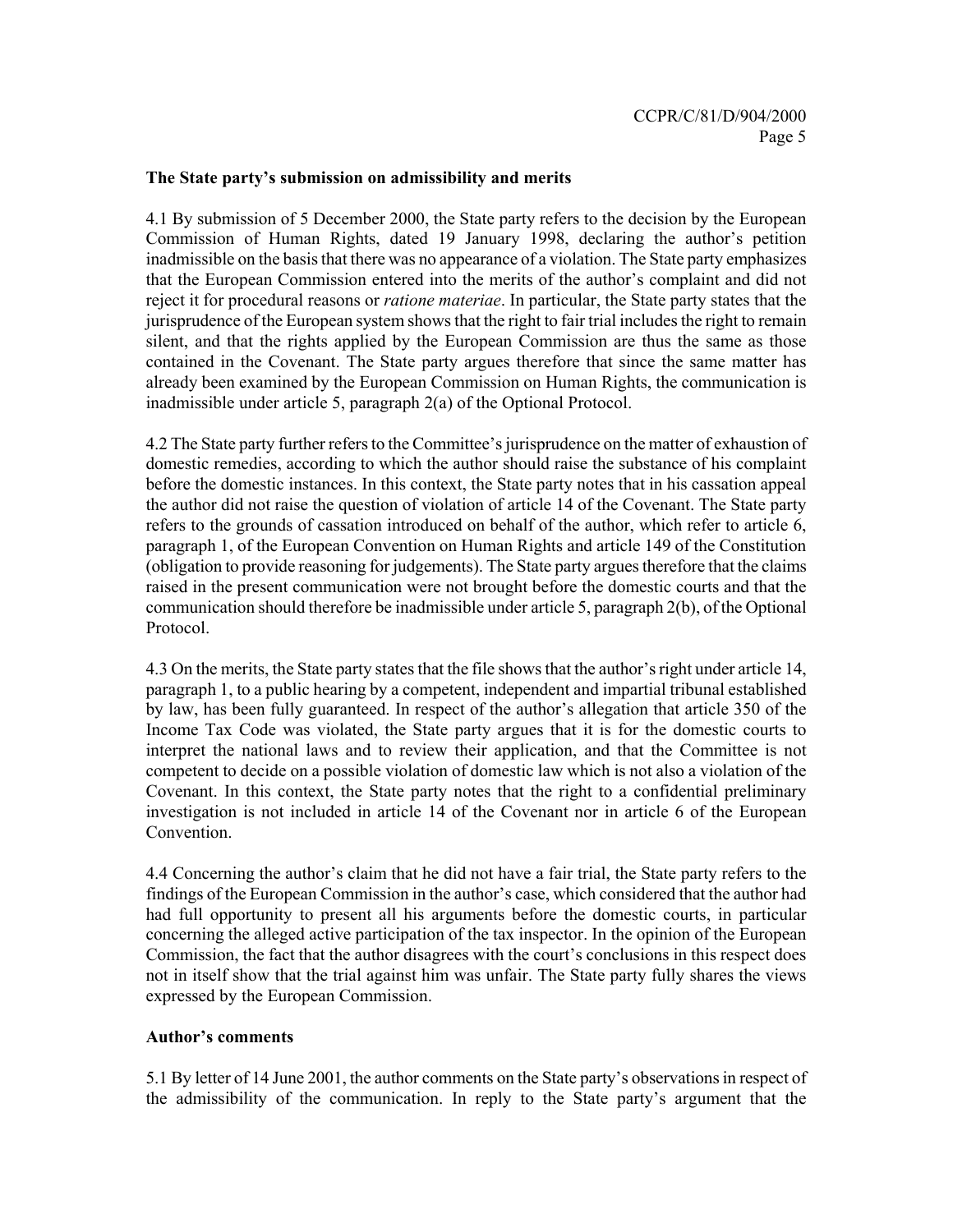# CCPR/C/81/D/904/2000 Page 6

communication is inadmissible under article 5, paragraph  $2(a)$ , of the Optional Protocol, the author points out that the European Commission of Human Rights rejected his application by decision of 19 January 1998 and that the matter is thus no longer being examined under another procedure of international investigation or settlement. He further notes that the State party has entered no reservation to exclude the Committee's competence in matters that already have been decided by another such procedure. The author concludes therefore that his communication is admissible.

5.2 In reply to the State party's argument that the communication is inadmissible because of nonexhaustion of domestic remedies, the author argues that he raised before the courts the substantive rights protected by article 14 of the Covenant, and that he has exhausted all available remedies in this respect. He refers to the Committee's jurisprudence, according to which a petitioner should raise the substantive rights protected by the Covenant but need not do so by reference to specific articles of the Covenant. He concludes therefore that he has fulfilled the admissibility requirement of article 5, paragraph 2(b), of the Optional Protocol.

5.3 By letter of 28 June 2001, the author provides comments on the State party's observations on the merits of his communication. With respect to the State party's argument that the Committee is not in a position to review the interpretation and application of domestic law, the author argues that he has invoked article 350 of the Tax Code to argue that the cooperation of the tax inspector in the criminal procedure created at least an impression of active participation leading to a violation of his right to an impartial and fair hearing. The author further states that the Court of Cassation has based its judgement in his case solely on the interpretation of domestic law and has not tested the interpretation against international norms of fair trial. He argues that it is up to the Committee to decide whether the domestic authorities acted in compliance with the Covenant in this respect.

#### **The Committee's admissibility considerations**

6.1 Before considering any claim contained in a communication, the Human Rights Committee must, in accordance with rule 87 of its rules of procedure, decide whether or not it is admissible under the Optional Protocol to the Covenant.

6.2 The Committee has noted the State's party's objection to the admissibility of the communication under article 5, paragraph 2(a) of the Optional Protocol. The Committee observes in this respect that the author's application to the European Commission of Human Rights concerning the same matter was declared inadmissible by the Commission on 19 January 1998 and is thus no longer being examined. In the absence of a reservation by the State party which would exclude the Committee's competence to consider communications that have already been examined by another procedure of international investigation or settlement, the Committee concludes that there is no obstacle to the admissibility of the communication under article 5, paragraph 2(a) of the Optional Protocol.

6.3 The Committee has also noted the State party's objection to the admissibility of the communication for failure to exhaust domestic remedies because the author failed to invoke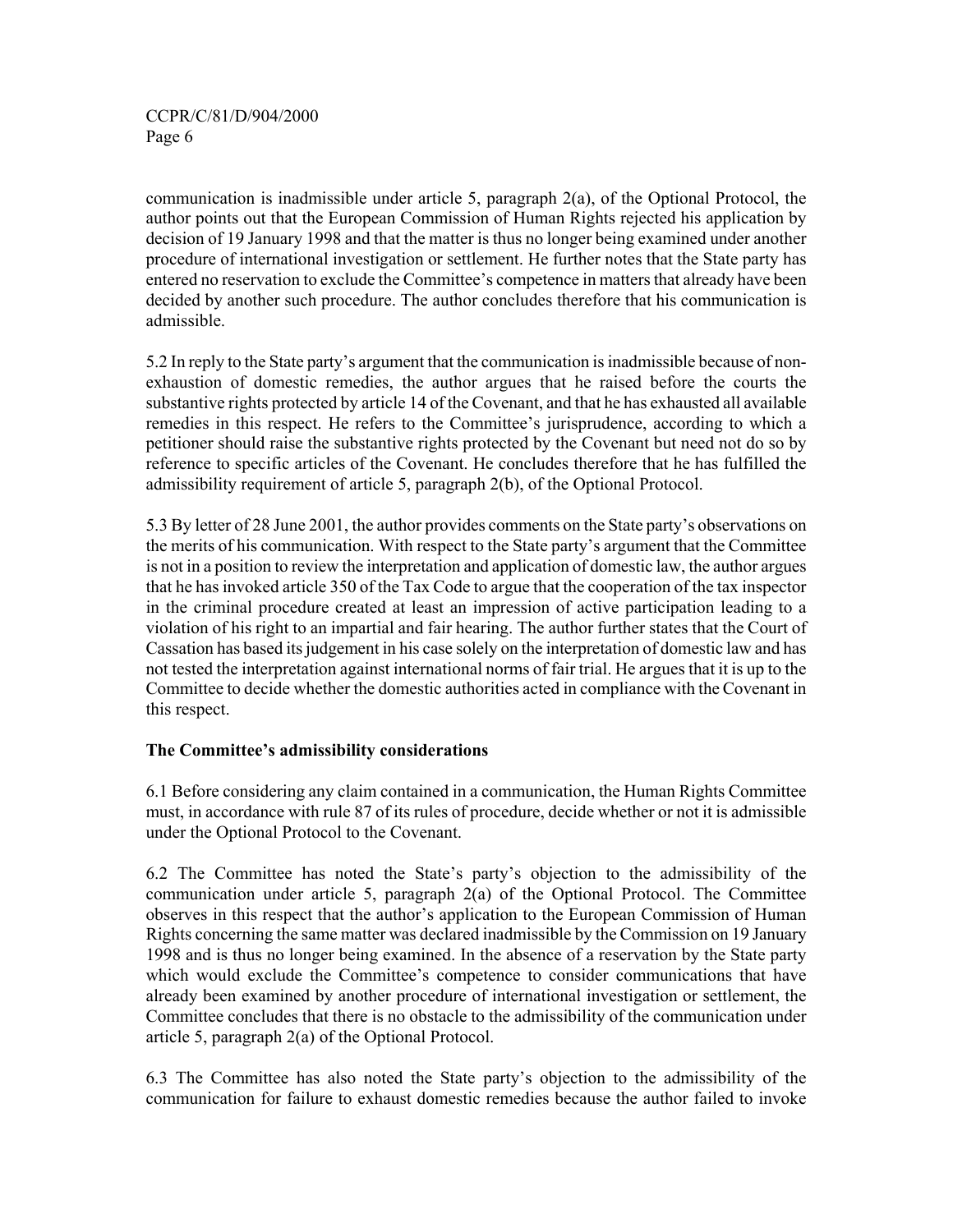article 14 of the Covenant before the domestic courts. In this context, the Committee recalls its jurisprudence that for purposes of the Optional Protocol, the author of the communication must raise the substantive rights of the Covenant before the domestic instances, but need not refer to the specific articles.

6.4 The Committee notes that the author did not raise the issue of the alleged violation of his right to remain silent in his domestic appeals. This part of the communication relating to an alleged violation of article 14, paragraph 3(g) is therefore inadmissible under article 5, paragraph 2(b) of the Optional Protocol.

6.5 Noting that the author argued his domestic appeal on the basis of an alleged violation of his right to be heard by an impartial and independent tribunal and on an alleged violation of his right to equal access to information, the Committee considers that the author has exhausted domestic remedies in respect of these remaining claims.

7. The Committee therefore decides that the communication is admissible in so far as it raises issues under article 14, paragraph 1, of the Covenant.

# **The Committee's consideration of the merits**

8.1 The Human Rights Committee has considered the present communication in the light of all the information made available to it by the parties, as provided in article 5, paragraph 1 of the Optional Protocol.

8.2 With regard to the author's allegation that the tax inspector participated actively in the preliminary inquiry and that his reports were used in the criminal case against him, in violation of article 14, paragraph 1 of the Covenant, the Committee notes that the courts rejected the author's claim in this respect and found on the facts that there was no active participation of any tax officials in the criminal case. As established by the Committee's jurisprudence, the Committee is generally not in a position to review the evaluation of facts by the domestic courts. The information before the Committee and the arguments advanced by the author do not show that the Courts' evaluation of the facts was manifestly arbitrary or amounted to a denial of justice. The author has further argued that the appearance of bias in itself constitutes a violation of article 14, paragraph 1, of the Covenant, even if the tax inspector did not participate actively in the criminal case against him. While acknowledging that in certain circumstances the appearance of bias may be such as to violate the right to a fair hearing by an independent and impartial tribunal, the Committee finds that in the present case the facts do not amount to a violation of article 14, paragraph 1 of the Covenant.

8.3 With regard to the author's claim that his right to equal access to information was violated by the courts' refusal to add the fiscal file to the criminal file, the Committee notes that the Court and the author had access to all documents used in the criminal case against him, and that the fiscal file did not constitute the basis of the prosecutor's case before the courts. The fact that information supplied by the fiscal authorities alerted the prosecutor to lines of inquiry for independent investigations did not require that the fiscal file be made part of the prosecution's